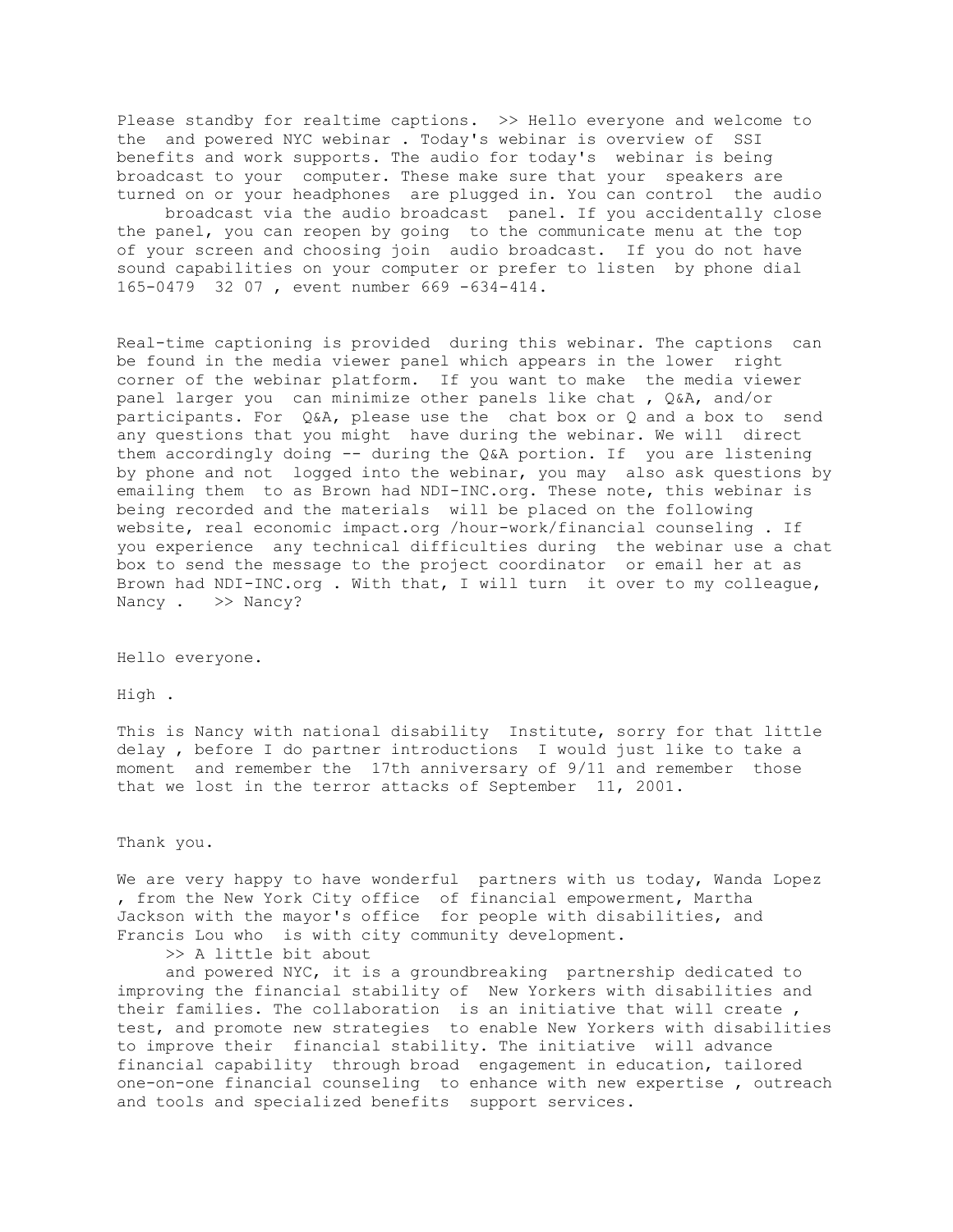As I mentioned, we have some people with us today, we have numerous strategic partners working on this project, including the New York City office of financial empowerment, the mayor's office for people with disabilities, city community development, national disability Institute, the mayor's funds to advance New York City, the focus family foundation and an advisory board of municipal offices disability service providers and financial empowerment service providers. We want to thank them all very much. I would like to turn it over to Wanda Lopez to talk a little bit about the New York City office of financial empowerment. >> Wanda, I think you might be on mute.

Apologies, and my in there now?

Yes, perfect we can hear you. Great, I am so sorry, the New York consumer affairs office protects the daily lives of New Yorkers to create thriving communities, at the Department of consumer affairs we have over 80,000 businesses in 50 industries and enforce consumer protection, licensing and work place laws ensuring truth in advertising and enabling New Yorkers to take sick time to care for themselves or their loved ones. Within the Department of consumer affairs we do have the office of financial empowerment that has been providing one-on-one financial counseling since 2008 in over 20 financial empowerment centers. They also provide free tax prep services at 200 sites and have helped 500,000 New Yorkers file taxes which has been linked to \$700 million in tax refunds and saved fees. We are excited to be part of the EmpoweredNYC initiative. I will turn it over to my colleague, Martha Jackson, at the mayor's office.

Good afternoon and thank you for joining, for those of you not familiar with NYC Mayor Office for People with Disabilities, we have been in existence since the 1970s and our focus is to ensure that New Yorkers with disabilities can lead happy, healthy, and productive lives, we work to improve services for over 900,000 New Yorkers that identify as being a person with the dependability -- with a disability, we are focused on a number of pillars, including NYC at work that connects people with disabilities to meaningful jobs across the five boroughs. The focus of our office

 is transportation, education, access to all things, health, especially accessible health for women, affordable and accessible housing, at the center of it all of course his employment. Because of that we joined with our partners at city community development and the office of financial empowerment to create financial security which has EmpoweredNYC to be effective .

NYC at work is the first public-private partnership for employment with New Yorkers with disabilities. This is designed as a business lead, business driven initiative with close to 100 businesses that are taking the lead on this. It is in fact a supply and demand driven model. The collaboration among dividers and businesses in the sectors on vocational rehabilitation, schools and colleges and the New York City government.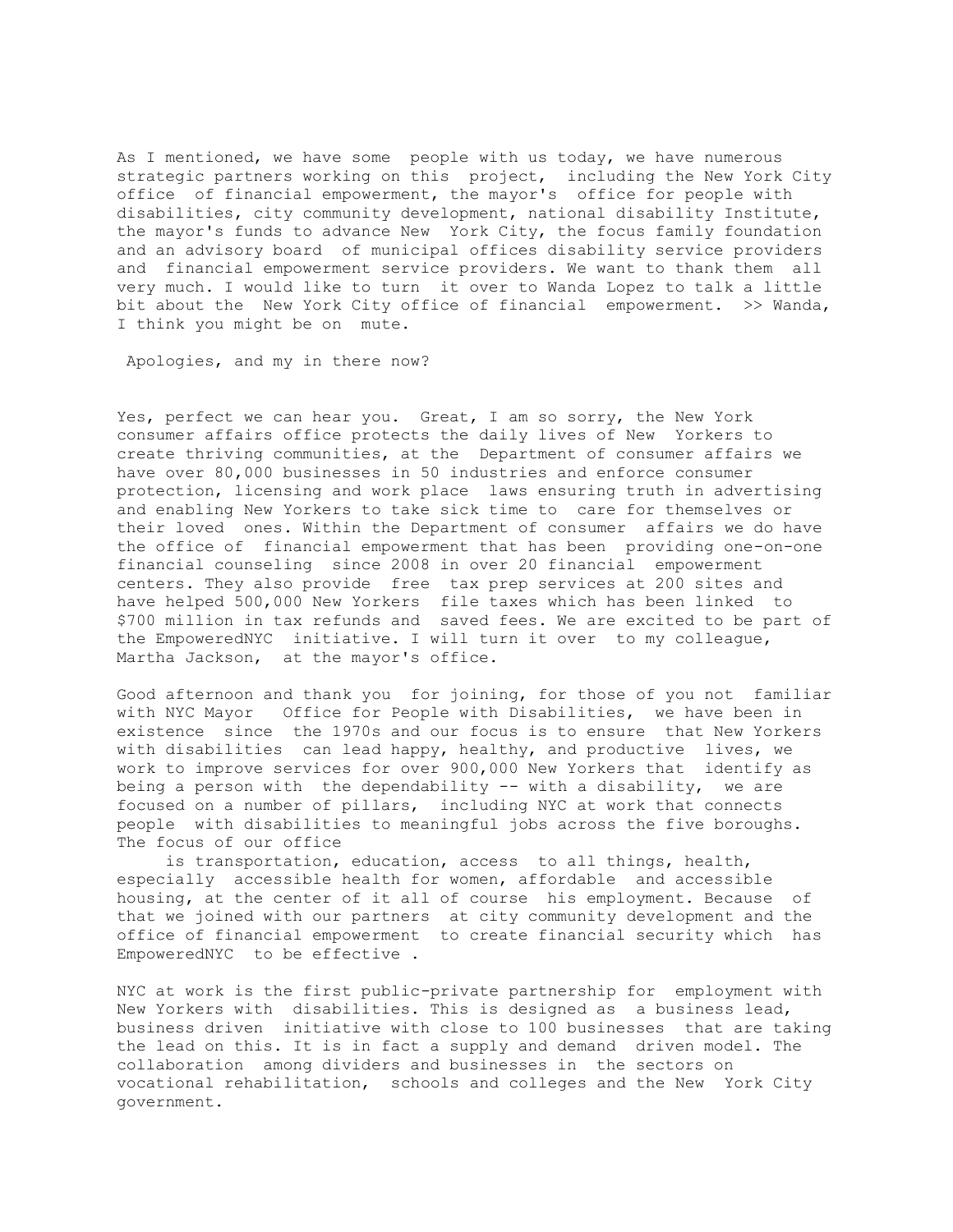Now I will turn this over to Francis.

Great, thank you so much Martha, it is great to be with you on this EmpoweredNYC webinar. I am Francis blue with city -- Frances Liu , with city development, we lead to financial inclusion and we do this by partnering with nonprofits, municipalities and community leaders. Together we work to develop new programs, services and initiatives that will strengthen economic opportunity for all. We are thrilled to be a partner and a supporter of EmpoweredNYC . This builds upon years of work that we have done with the Department of consumer affairs and Office of Financial Empowerment to strengthen and support financial services and empowerment services for all New Yorkers. This initiative is truly collaboratively codeveloped. We are all come -- committed to strengthening financial inclusion for those people with disabilities. These EmpoweredNYC webinars are a core component of the initiative. We are glad to be working with the excellent partners at Office of Financial Empowerment, the national disability Institute, the mayor's funds , and others to bring EmpoweredNYC to life and to today's webinar, with that I will turn it back over to Nancy.

Thanks so much Francis. Thank you Wanda and Martha. I am happy to introduce today's presenter to you all, or reintroduce if you were on last month's webinar, Marlene Ulisky , she is a manager of financial empowerment at the national disability Institute. I have been lucky enough to know her for close to 20 years now. She worked for the Social Security administration for over 35 years. Thank you Marlene for being here, with that I will turn it over to you. Thanks Nancy. I am happy to be here this month to present some valuable information. Today we will talk a little bit about Social Security and SSI and some of the work incentives that people with disabilities can use to become financially EmpoweredNYC. Before we do that, I wanted to talk just a minute about the national disability Institute. They are a national nonprofit organization dedicated to building a better economic future for people with disabilities, we are the first organization committed exclusively to championing economic empowerment, education, development, and financial stability for all people with disabilities and this affects change, public education, training and technical assistance, and innovative initiatives . Today's objectives, there are five object lives, what I plan to do is provide you with a greater understanding of the supplemental security benefits program, we will talk about five work incentives, how to apply them while reducing their earnings of Social Security counts. We will learn how to keep Medicaid while working under a special work incentive called 1619 B, and if you are on last month's webinar you will probably recall we discussed how to keep Medicare for those receiving SSDI benefits. These are powerful work incentives. What we would like to do is change the focus of benefit limits to financial stability for employment. At the end of the webinar, Nancy will review some of the resources that you can go to for some of the help that you need.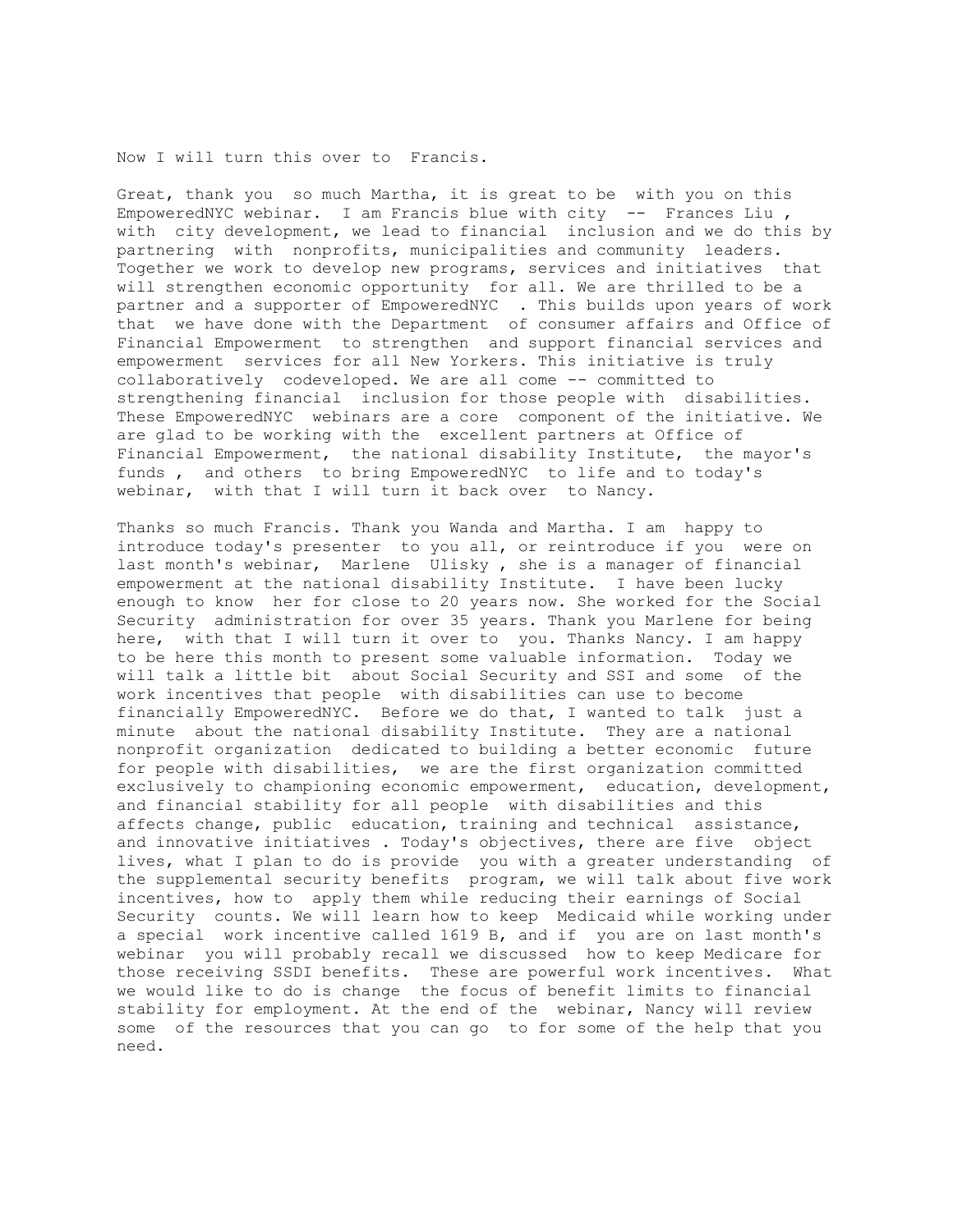Last month we had that SSDI webinar and benefits and using work incentives and how they can increase the financial stability of those with disabilities. I webinar is helpful to many participants but we learned a little bit from it. A couple of those things that we learned were, there were about 95% of the participants that said that they agreed or strongly agreed that our webinar gave them the information that they needed and they actually found some of the information so helpful that they learned how to apply some of the information . We were really thrilled that that occurred. We would like that to be 100%, about 90% of participants said that either a little or most of the information was new. We were thrilled about that and happy to see that we provided information that people out there needed that they did not have. Then there was something that we learned a little bit and some feedback that we received and made a couple of changes. Some of the feedback was, for the returning participants, they wanted more examples and more questions and answers. What you will see with this webinar is, we tried to incorporate what it was that you wanted. You wanted more examples, you wanted a little more time for questions and answers at the end. Hopefully we will deliver what it was that you told us we needed. Let's start. >> So, what is SSI? We know the SSI is supplemental security income benefits, and needs-based benefit. Sometimes you will hear this referred to as being means tested. It is meant to provide food and shelter for people with limited means. It is paid not only to individuals with disabilities, but also to individuals.

Let me back up on that. Sorry about that. This is also for individuals that are agent, and  $-$ - aging, and by that I mean over the age of  $65$ . It is a benefit that is paid to disabled adults or children and you will remember from the last webinar, SSDI benefits are paid to adults but SSI can be paid to adults or children and children are defined as those under the age of 18. They must have limited income and limited resources. It is funded by general tax revenue, that means that everyone's tax dollars fund the SSI program and in New York State and in most states, SSI recipients are also eligible for Medicaid.

So what is the maximum amount paid? The maximum amount paid under SSI for a single individual is \$750, or \$1125 for a couple who are both disabled. The amount received can depend upon several factors , it could be affected by other income which is received, it could be affected by gaming, you will hear that term, things were Social Security considers some of the income or resources of the parent as being available to a child, or the income or resources of a spouse being available to another spouse. So the payment could be affected like that. It also could be affected by living arrangements. Some states supplement supplemental security income and in New York State there is a supplement that can be as high as \$800. Here we do not pay estate supplement. Once again, on the state supplement it is affected by many factors and could be affected by income, living arrangements, it could even be affected by residents. To be eligible for supplemental security income, an individual must have technical factors or roles that are not related to disability or blindness before the disability or blindness is even considered by Social Security. Again, you see that an individual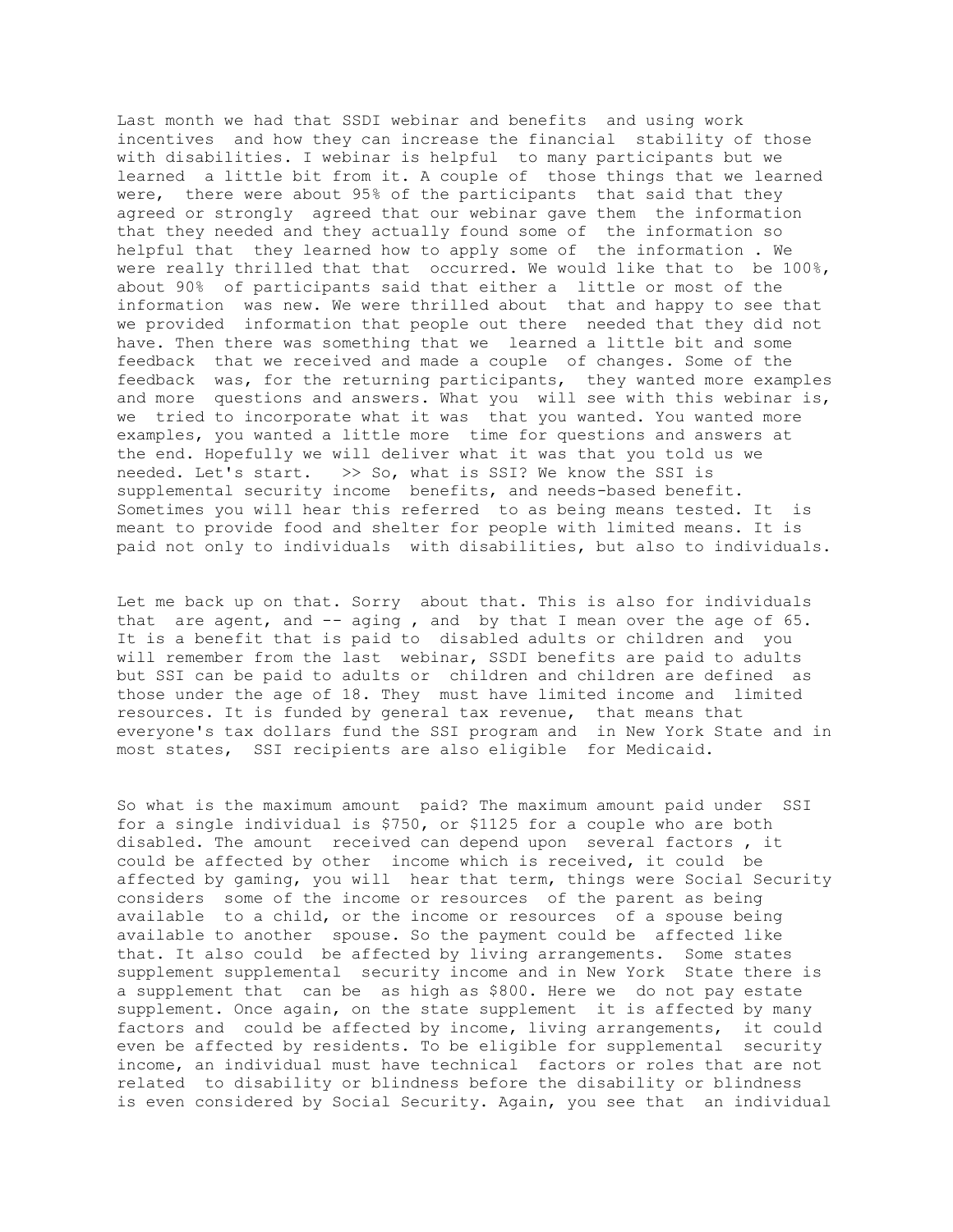has to have limited income to qualify. That is under \$750 per month and limited resources , \$2000 for an individual or \$3000 for a couple if it is a child under age 18, mom and dad's income along with their resources may be deemed to the child or that means it is assumed to be available to be used . As a result the child may or may not qualify for benefits until they turn age 18 and that child becomes an adult. Then the resources are no longer considered. This is why you will sometimes even the child under age 18 does not qualify for SSI despite their disability, suddenly when they turn age 18 they reap high -- they reapply and become eligible as an adult. If an individual meets the income role than they have to meet the definition of disability. There is a different definition for an a child and each are based upon a different listing of impairment in the federal code of regulation.

 I might also add that there is a different definition of disabilities for an individual that is blind under the SSI rules because they do not have to meet a duration requirement, that is not a factor. There are some other additional technical requirements like U.S. citizenship, or certain categories of aliens along with other rules. With this presentation we will focus more on individuals that are more in a disability role and we will focus on adults and on working. This presentation is not meant to provide training on the rules for becoming eligible for a benefit. It is actually more or less to provide you with information on how someone can become financially EmpoweredNYC by working and by using the Social Security work incentives. Now let's briefly look at some examples of some income which is not counted in the supplemental security benefits program. You will see on your screen a variety of items, value of food stamps, housing subsidy, home energy assistance and with many people that receive supplemental security income benefits, they also receive a variety of other public benefits. So working can actually affect a variety of benefits. With this presentation we are focusing on how working and using specific work incentives affects the Social Security benefit. I would encourage people that are thinking about working or encourage providers that are working with individuals who are thinking about working , I would encourage them to make rebuttals to the office of financial increment pilot sites so the individual can get a full picture of all benefits again, there is other types of income based upon the nonprofit agency, impacts, refunds, income tax refunds including the earned income tax credit or deposits into an ABLE account. In the next month or the following months you will have another webinar that will be involving ABLE. We are coming to a poll question now. Our first poll question is, if you are a single individual who receives supplemental security income, can you have a balance of \$95,000 in an ABLE account and continue to receive a monthly SSI pavement -- payment? Could you please answer yes or no and we will go over the results. We will wait a minute or so.

The results are coming in. There are a lot of responses so far.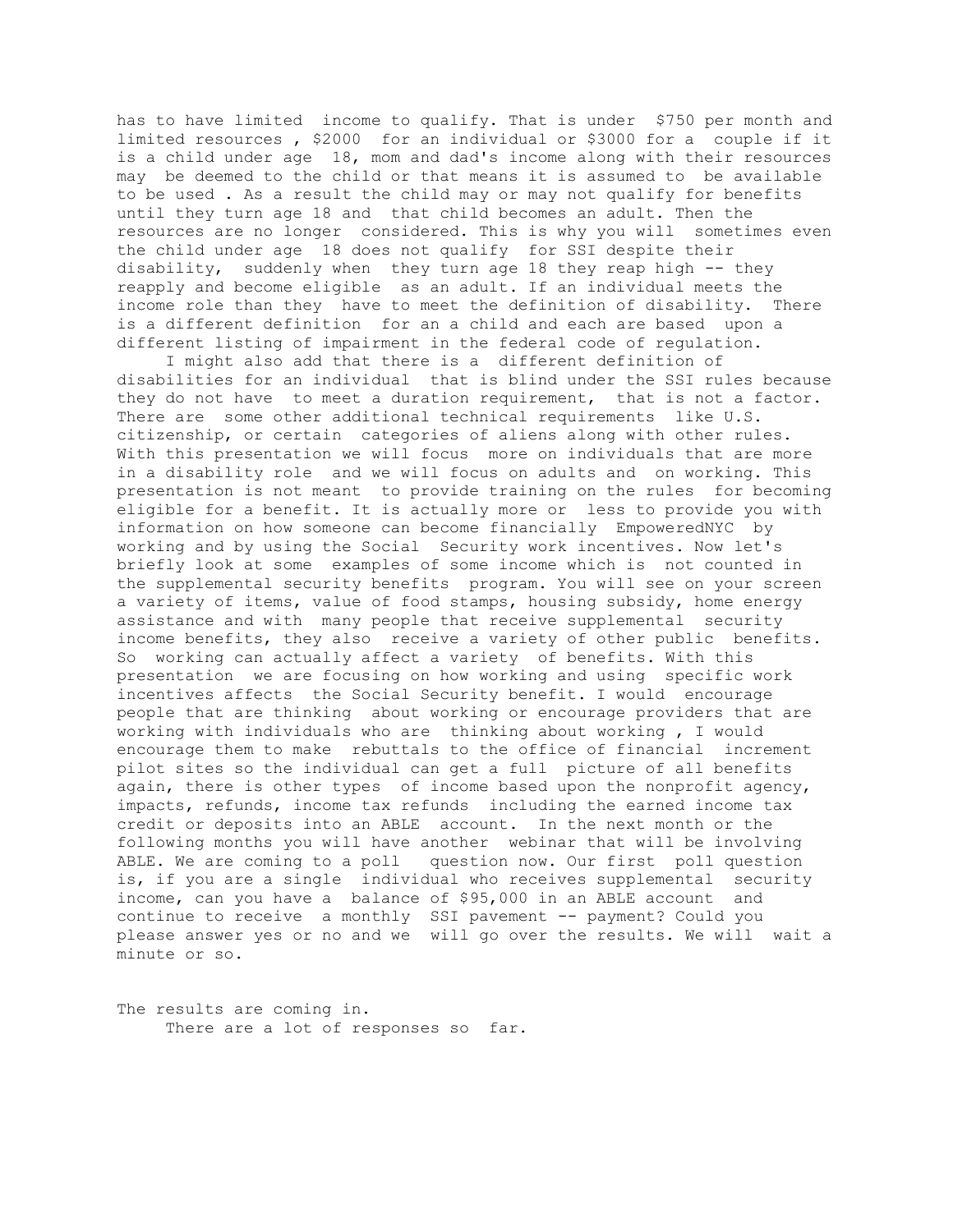About half of the participants have answered. It was on the right side of the screen and you can tap yes or no for that particular question. There is about 47 left to answer.

Okay. In the interest of time, can we talk about some of the results?

Sure, the results are, 51 of you indicated yes, 24 indicated no .

Okay, with that question , 54% have answered yes and they are correct. You actually can have a balance of \$95,000 in an ABLE account and continue to receive your monthly SSI payments and actually, assuming you meet the other factors of eligibility

 you can actually have up to \$100,000 in that account and it actually is not counted as a resource for supplemental security income benefits. That is really something that many people that are working can use to save money for some of their disability related expenses for the future.

So that leads into some of the resources actually which are not counted. You will see on our screen some of the resources for primary residence. It is one vehicle used for transportation. It could be an SSA special-needs approved truck. It could be ABLE counts up to \$100,000, it could be resources protected under a path, medical devices and adaptive equipment or income tax refunds including the earned income tax credit for up to 12 months after receipt. With this slide in particular, with the earned income tax credit, it used to be counted and exempt for only up to nine months. I am just throwing that out there so that you know that even sometimes you think you know the rules or you have heard the rules, they are subject to change. It is always important to check with the office of financial empowerment with a financial counselor there to see what the current roles are. Earned income tax credit after the month received is not counted as income in the month received but when it is saved it is excluded up to 12 months. If we look at the special needs trust or pooled trusts that can be counted as unearned income with money taken out of that account . When it is in the special needs trust or the pooled trust and it is SSA approved, it is not counted. Remember, there is a big difference between income and resources. I will give you a tip you, if you have a special needs trust or a pooled trust that could fund or contribute to an ABLE account. I encourage you to participate in the webinar on ABLE, you will learn many great tips on being financially EmpoweredNYC or tips that you could PASS on to some clients with regards to some of the income and resource related roles .

Let's talk about Medicaid for a moment, once you are determined to be eligible for supplemental security benefits, in New York you read -you receive state administered Medicaid that starts immediately. It is like that in most states but not all states. Medicaid is we know is a federal insurance program and a state program. Now let's go on to some of the supplemental work incentives. Like we said last month, they are special rules that Social Security has in place. It makes it possible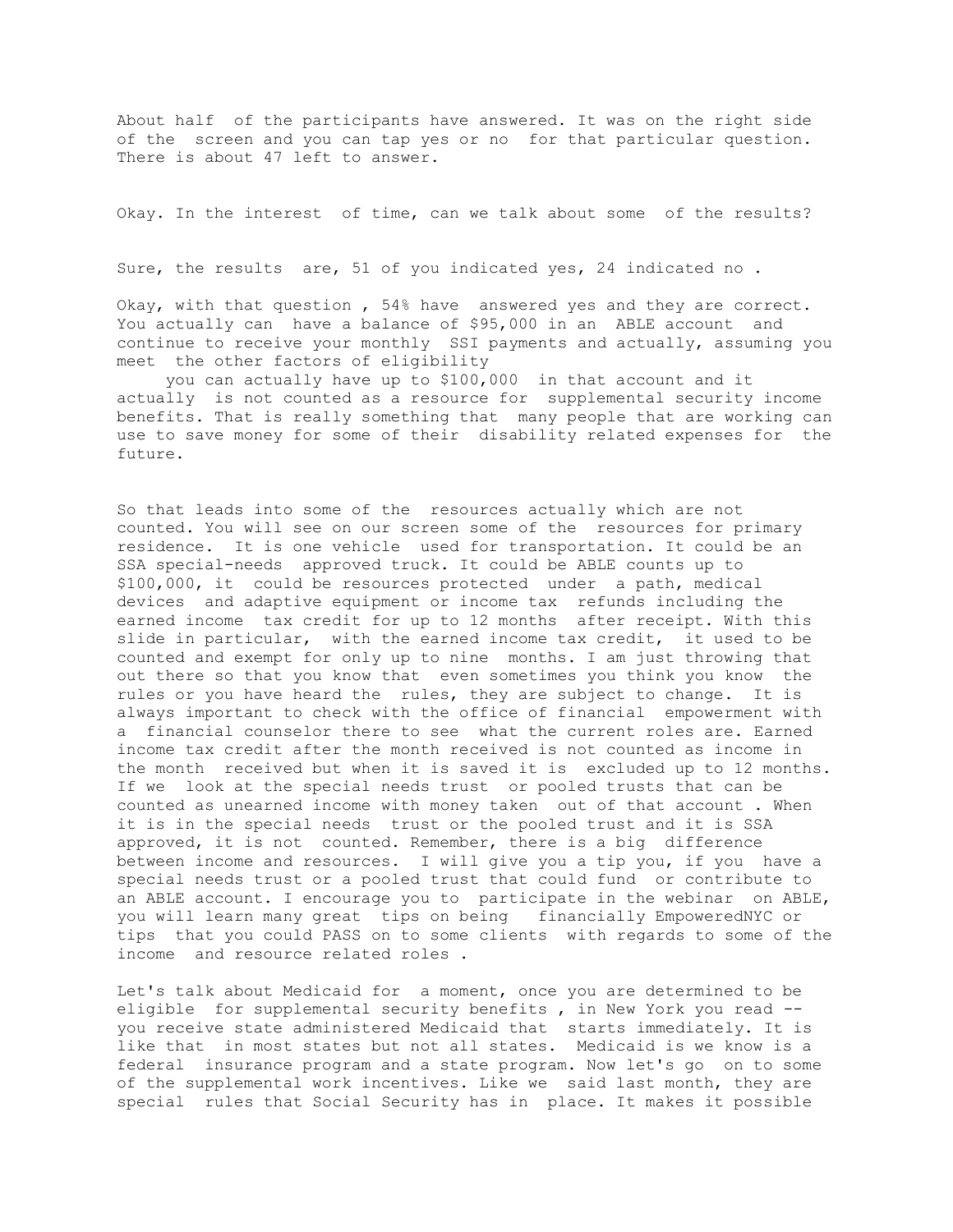for individuals to receive SSI to work and still receive their monthly payments and their Medicaid. The work incentives are there to support beneficiary efforts to become self-sufficient for working or to even supplement their benefits through working. It is probably the best way that I can think of to begin a journey to financial empowerment. When you are continuing to participate in the trainings and the webinars , you will see there are so many other steps that you can take to improve your financial well-being and become financially EmpoweredNYC . To begin becoming financially EmpoweredNYC it is always recommended that a beneficiary contact the financial empowerment center before beginning to work. I'm saying this for a lot of reasons. It is also crucial that a training professional look at the benefits and type of benefits received to see if there is anything the beneficiary needs to consider before taking the first big step, things like what type of a medical review diary does that person have, will it cause a medical review to be generated if they work? Is that person in a five-month waiting period if they are receiving SSDI benefits, have they completed an E PE or are they in an initial period. It is really important that an individual with disabilities check with the financial empowerment center and check with the financial counselor to get the accurate information that they might need.

How can work incentives help? Work incentives can help an individual with a disability to transition to work and keep more of their income or to maintain their Medicaid. With more income, an individual can pay for better medical care or work related expenses that can save money, build assets, live in a better or safer neighborhood, they can meet new people or become more independent. It is all about living the type of life that they want if they choose to work and not limit their choices in life. It is about learning about work incentives and the choices there. It is also about planning for the future. Now, an individual can actually work at whatever level they choose is best, part-time or fulltime, with that being said, I just want to mention something that I often hear individuals say, I can only work at the part-time level or Social Security will cut off my benefits. I think it is more important to clarify that Social Security does not look at whether a person is working part-time or

 full-time, they really do not care if they are working part-time or full-time when they are employed. But they do look at their earnings, the amount of their earnings. Sometimes I hear providers say, yes, it is okay to work part-time, but full-time is not an option and sometimes that holds individuals back because many are capable of working more hours. I think it would benefit their financial situation. When there are questions related to the level of work or to earnings, particularly with the beneficiary received for a variety of public benefits like many SSI recipients, we see it is always crucial again to talk with a trained professional.

I will give you a quick example, a provider could tell an SSDI beneficiary that they could work at whatever level they choose for nine months and it will not affect their benefits, but they might not consider the other public and if it's that they received. If this particular individual, let's say they are on a home and community-based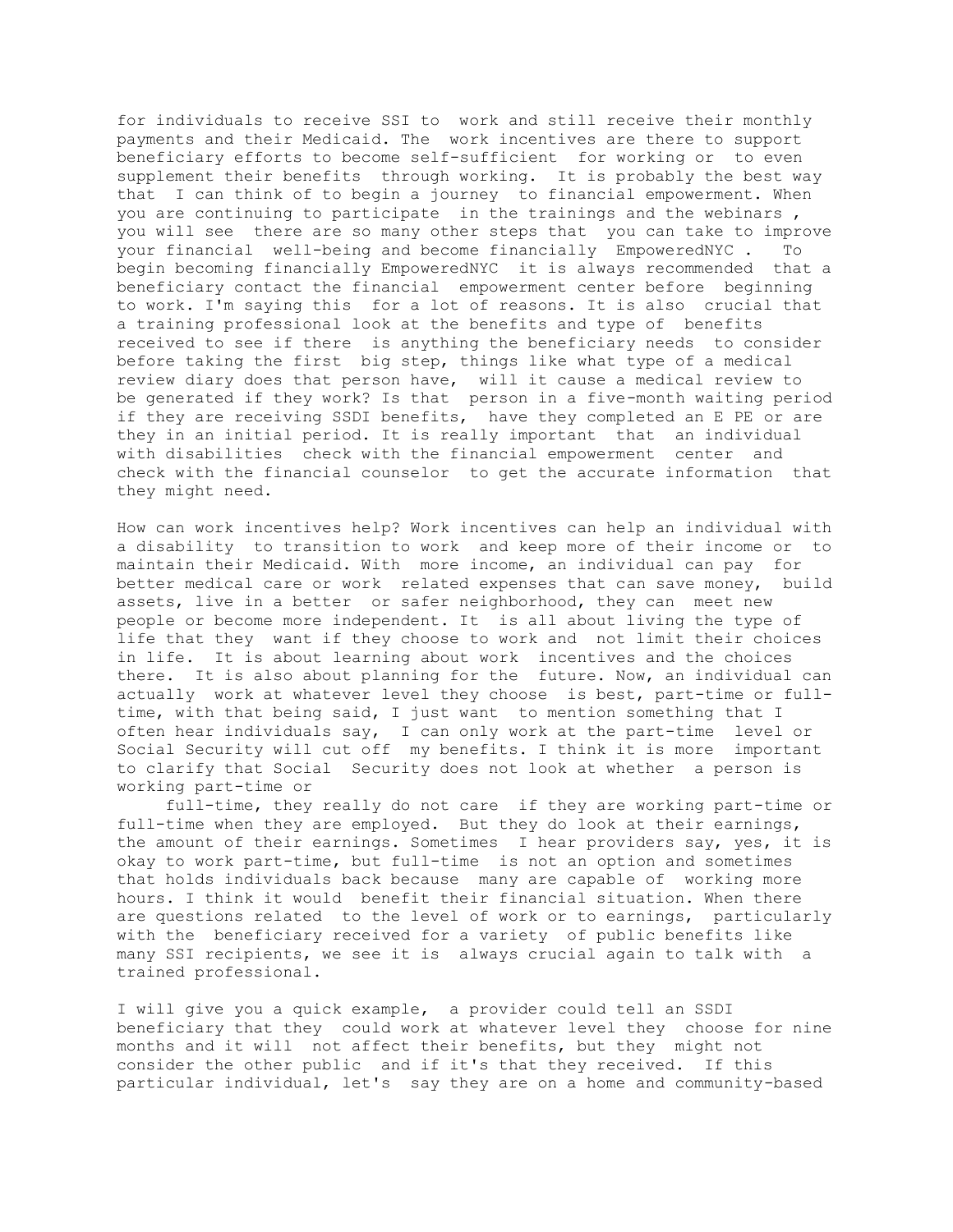services way -- waiver, there are different income limits under that program,

 they are different than the SSDI limits under that program and that can affect the waiver. We all know that people that receive waiver services, many of those services are very critical for that person.

There are some example shown on your screen and some of the work incentives that we will talk about

 are all very powerful work incentives. You can see the five ones that we will talk about today, the students earned income exclusion, the earned income exclusion, the plan to achieve self-support, section 1619 B, or continued Medicaid while working, and expedited reinstatement. Let's start out, we are going to talk first about the student earned income exclusion the students earned income exclusion can only be used by an SSI recipient. If someone is receiving SSDI or disabled widows benefits they cannot use this. The SSI recipient has to be under the age of 22 and regularly attending school. Social Security does have some rules on what is or what constitutes regularly attending school, but all you need to know is that it does not mean that individual needs to be in full time, does not mean they have to be in a formal classroom setting. If individuals are under the age of 22 are regularly attending school and working, then Social Security will not count all of their earnings

 when they determine what the SSI payment amount will be. You will see on your screen up to \$1820 of earnings each month can be excluded under this work incentive, or up to \$7350 of earnings per year. That is a lot! We are going to see in the next slide an example of this. We have one, one is 19, he is an individual with disability, he receives SSI, he graduated from high school and began attending school. While accepting school -- while accepting the job he accepted a job working five days a week, four hours per day and we use the formula that Social Security uses without pay stubs and they see that he is earning \$1299. We look at his gross earnings at \$1299, the student earned income exclusion allows him to exclude up to \$1820 per month. He has zero in countable earnings, his SSI payment is \$750 per month. His earnings are \$1299 and his total income is \$2049. If his SSI payment is not reduced this time because he chooses this earned income exclusion, a powerful incentive. What happens to the SSI payment if we have a working SSI recipient and they no longer qualify for the student earned income exclusion? Maybe they are over the age of 22 or maybe someone that is not attending school? You see on this slide that Social Security applies a general \$20 exclusion and a \$65 earned income exclusion . What that means is they do not count the first \$20 of earnings, they don't count the next \$65 of earnings when they determine what the payment amount will be. After they subtract that total of \$85, they divide their earnings by half and that is the amount which reduces the SSI payment. We will see an example on this next slide.

 On the next slide we see that Juan again is 22, still attending school, doing well he is doing so well that his employer gave him a raise. He works five days a week, four hours a day, \$16 per hour. He makes \$1385 and \$.60 per month. Social Security from those earnings, they subtract a \$20 general exclusion, they subtract a \$65 earned income exclusion. The divide in half and that ends up being \$650.30 in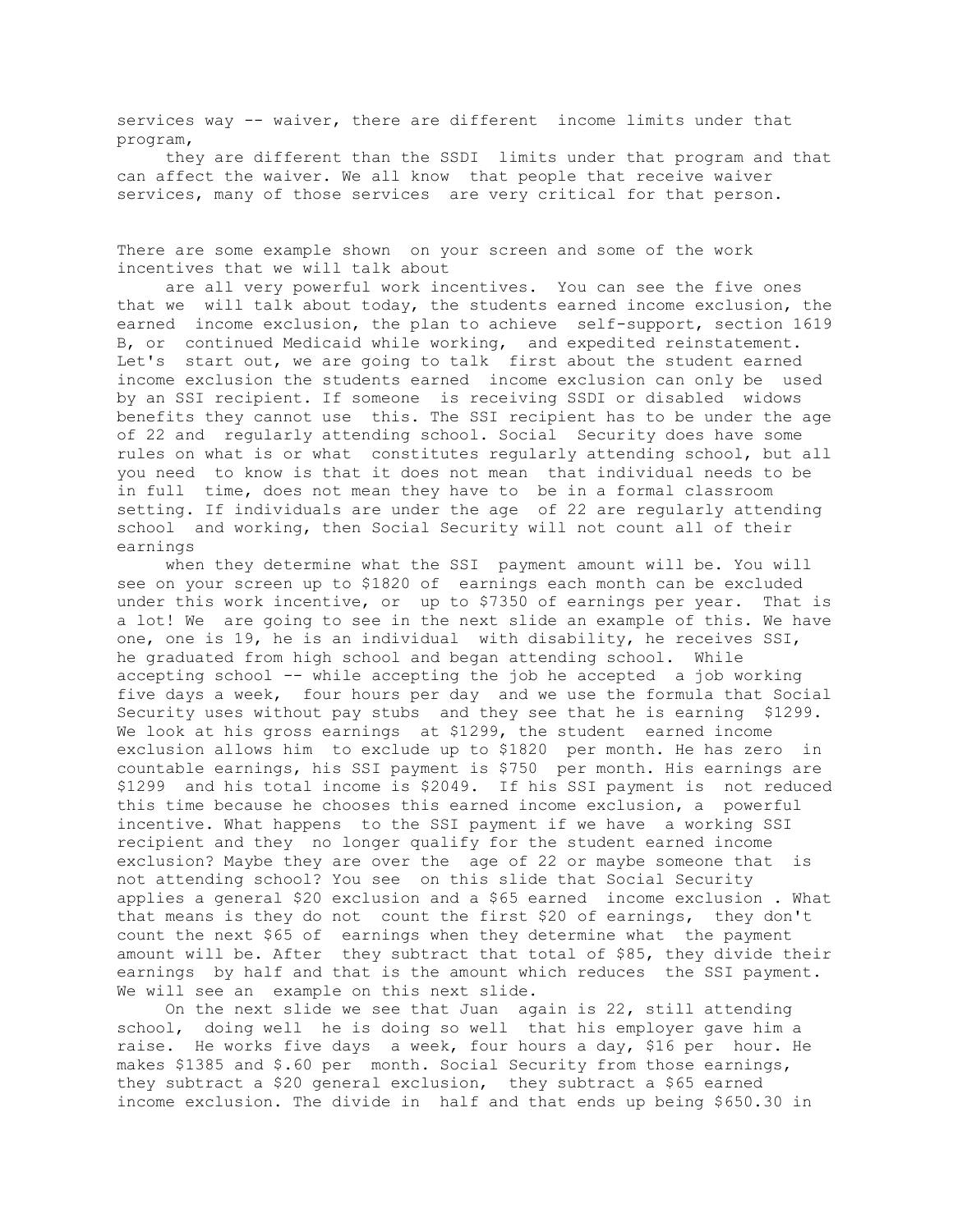countable earnings. That is the amount which reduces the \$750 SSI check and what remains is \$99.70. That is the new SSI payment amount. When you add that to his earnings, he is still in a better position by working, he has \$1485.30 in total income. Now folks, the way the it works is when Juan records his earnings Social Security puts those earnings into the computer and the computer will automatically

 apply these exclusion so that Juan does not have to ask them to apply this, it's just automatic. Now we are ready for the second poll , with the second poll, an SSI recipient must receive at least one dollar in SSI each month to keep Medicaid coverage, is that true or is that false? They have to have at least one dollar in SSI to keep their Medicaid, true or false? >> Okay, we will just wait a moment. >> Okay, do we have a lot of responses?

Yes, we have about 50% that have participated. I will just let everyone put their votes in and then end the poll and afterwards the actual figures will show.

Okay .

I will close the poll now.

Okay.

Can you tell us the results? >> So we have 24 people that indicated true and 39 indicated false. The poll results will be showing shortly.

The answer to that is, no. You may hear that this is a fact and it actually is a myth that you must have at least one dollar in SSI for Medicaid to continue. This truly is absolutely false. I think this may have stemmed from the fact that when an individual applies for supplemental security income benefits they have to be eligible for a cash payment, at least a one dollar cash payment for one month before qualifying for 1619 B. After an SSI recipient goes to work, their Medicaid can continue if earnings either alone or in combination with other income is too high for an SSI payment. Know to qualify, an SSI recipient has to meet all of the other rules of eligibility. If SSI benefits stopped due to excess resources or if they stopped for any reason other than earnings, their Medicaid can actually stop. To qualify for 1619 B, an individual, an SSI recipient has to meet the five rules shown on this slide. Those have to have been eligible for an SSI cash benefit for at least one month before becoming eligible for 1619 B. We talked about that. They must still have a disability, what that means is they did not have a medical continuing disability review order because the disability to cease.

They must meet the SSI eligibility requirements except for their earnings. They must need to continue Medicaid to work, and they must earn under the state threshold level for the gross earned income that is insufficient to replace SSI and Medicaid and any other publicly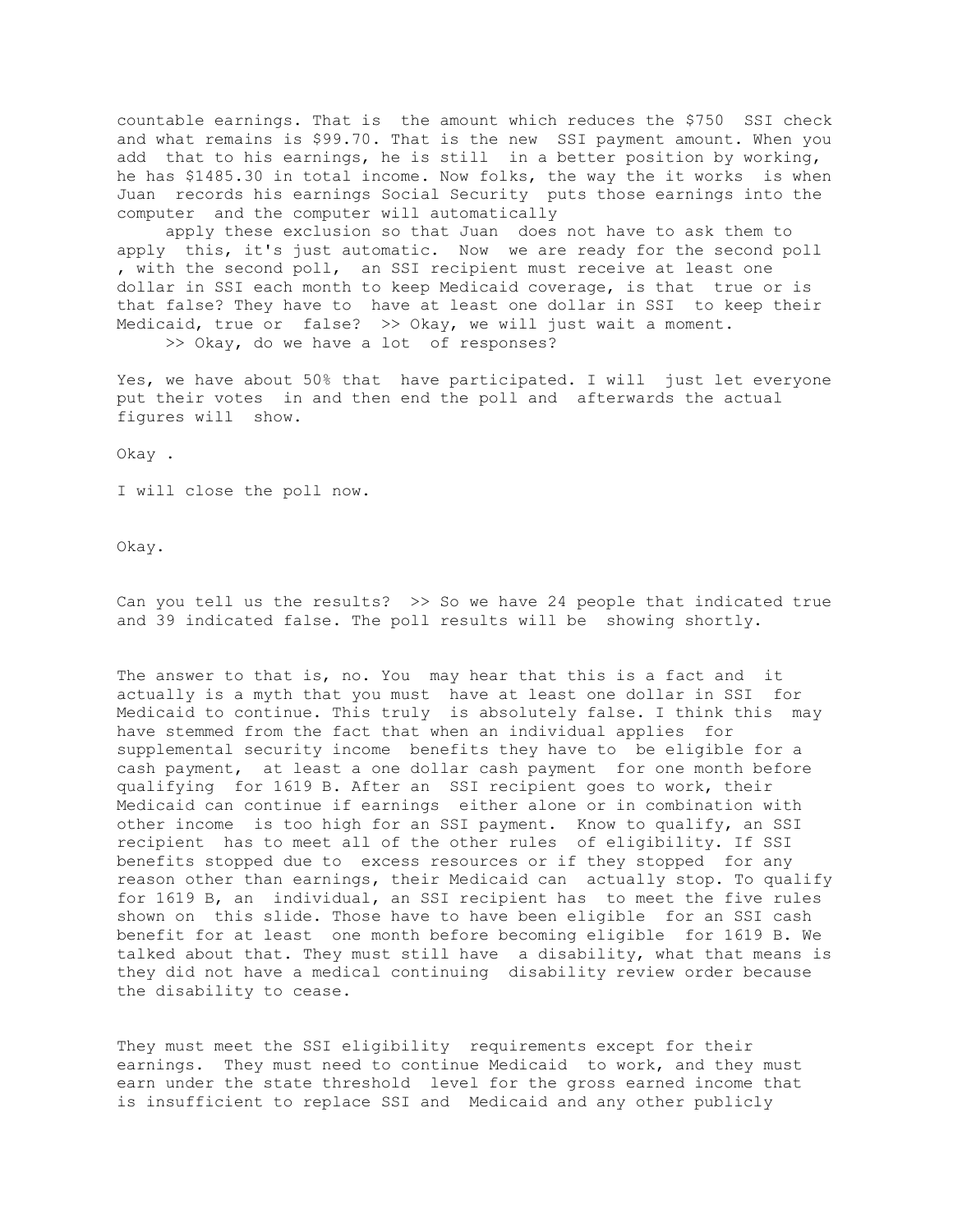funded Medicaid benefits. In New York State, the state threshold level is \$45,812. That amount varies from state to state. If someone is earning above that amount , they can actually apply for an individualized threshold with Social Security if again, there earnings cannot replace their SSI, their Medicaid, or any publicly funded attendant care benefits.

On this slide we have an example of calculations with earnings in 1619 B. On this we see that Juan is 23 years old, he graduated, his employer was pleased with his progress and productivity and increased his hours, he is now working 30 hours per week and earning \$16 per hour. He secretly wants to pay down his student but by working more hours and earning more money , but he is afraid. He is afraid to lose his SSI cash payment. He is afraid to lose his Medicaid completely. With the amount of hours that he is working , and his hourly wage his earnings are \$2070.40 per month. Social Security subtracts the general exclusion of \$20, \$65 earned income exclusion, they divide that in half and the countable earned income is \$996.70. That is far more than the \$750 SSI payment that means that his SSI payment 0 dollars. His Medicaid continues so long as he meets the rules on the prior slide. He continues automatically. What Social Security does is they enter the information into their computer, their computer system transmits a code to the state saying the Medicaid continues and the Medicaid will continue. Now the wet -- next work incentive we will talk about the plan to receive self-support or PASS .

This is for those that are receiving SSI or can become eligible for by setting aside some of their earnings, some of their unearned income, or by setting resources for a set period of time for items to use or for services needed to achieve a work goal. Their work goal must specify an individual job. When complete this will either decrease for people receiving SSI it would decrease the amount of SSI that they receive, or, if it is someone who receives SSDI also, it must totally eliminate that benefit if they achieve their work goal. Work goals could be something like someone wants to become a registered nurse. Their expenses could include

 paying for a portion of their education not covered by grants or not covered by other programs. Maybe they have to purchase books or pay for transportation to and from school. That could be someone that could benefit from past. It could be continuing to work even in the current job. It does not happen very often but it is possible to have a PASS for something like that. Perhaps you have an individual or someone with an intellectual disability and they are either working as an assembler or doing data entry work. They have a job coach and they want to work more hours with less support but they need someone to pay for that job coach. They are paid for for a limited period of time. They are not on a waiver which can pay for it. They need somehow to find a job coach and a PASS could be the answer for something like that. A work goal cannot be something like I want to get a degree , I want to purchase a vehicle, I want to buy a computer. It has to be a specific goal, registered nurse, an accountant, a plumber , a maintenance worker, or something like that. Again , for SSI recipients, if they achieve their work goal , the amount of money they received by achieving the work goal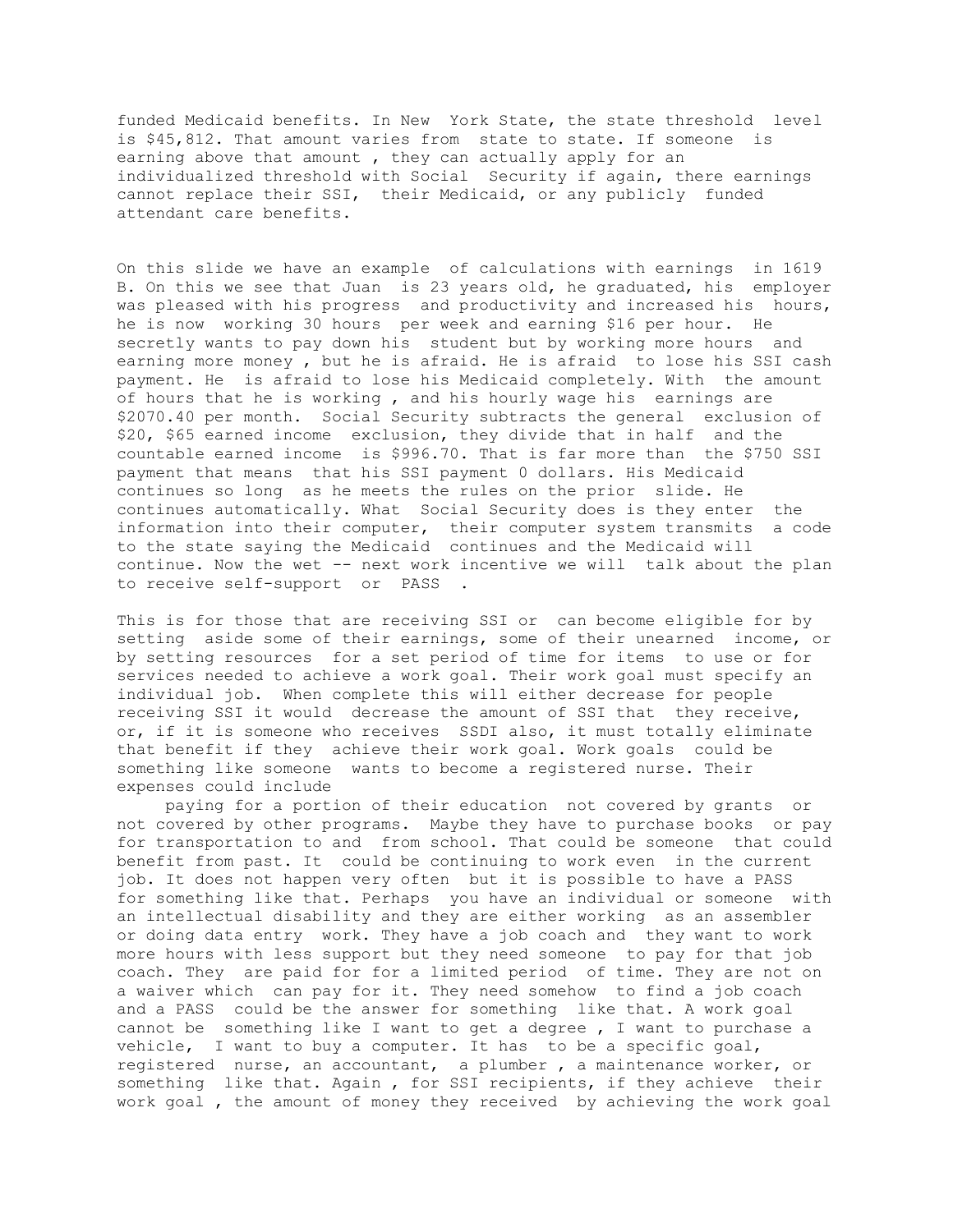must decrease the amount of SSI benefits they receive and for those receiving SSDI benefits, the goal would be at the SGA level or higher so that it would totally eliminate that SSDI benefits . Social Security figures that they will not count the income or the resources but the beneficiary is saving and setting aside for those items or expenses that they have under their past. That means either an SSI payment or higher SSI payments.

On this slide you will see some examples of past examples , this could be childcare, transportation, or perhaps it would be equipment, goals, or uniforms for a job.

 On this slide you will see an example of how PASS works. In our example we have Tim, Tim needs to buy for a plumbing apprenticeship program, he works 10 hours per week and his employer plays for apprenticeship schooling. Tim is setting aside \$357.50 per month in his PASS for tools and transportation to get to and from his job.

In the first column you will see how working affects Tim's and if it's without PASS. He earns \$800 per month and for Social Security he does calculations and accountable income of

 \$357.50 and that reduces the SSI payment to \$392.50. In that second column, you will see how using the PASS for expenses and for tools and transportation affect his PASS. He is still earning the same amount . He is still saving the same amount. \$357.50 . When Social Security deducts his PASS savings from the incomes account is countable earnings or income is 0 dollars which means that his work does not receive the SSI benefit due to the PASS. On the bottom line you will see the comparison of the income when he uses this PASS and when he is not using this PASS.

You can see that it is very beneficial for those that can use a PASS to achieve their work goals when they have expenses for items or services needed to achieve that goal.

The last work incentive we will talk about today is expedited reinstatement. Expedited reinstatement is a safety net for individuals that work their way off and if it's and they are terminated but for one reason or another they have to return to the disability role. It allows the beneficiary, and that can be an SSDI beneficiary or an SSRI beneficiary to again begin receiving benefits if they cannot continue to work or if they have to reduce their earnings to under a substantial gainful activity level. We talked about SGA last month and we said that is \$1180 in countable earnings. To qualify for expedited reinstatement an individual has to apply for that within five years of the date they were terminated. Their Medicare and Medicaid could start up immediately and provisional payments start up immediately for up to six months while Social Security is processing their pay . I just want to mention one thing on the slide, there is a big difference between termination and suspension of benefits. Payments have to be terminated when someone is in 1619(b) status there payment is suspended, not terminated. When someone is in an extended period of eligibility and they are working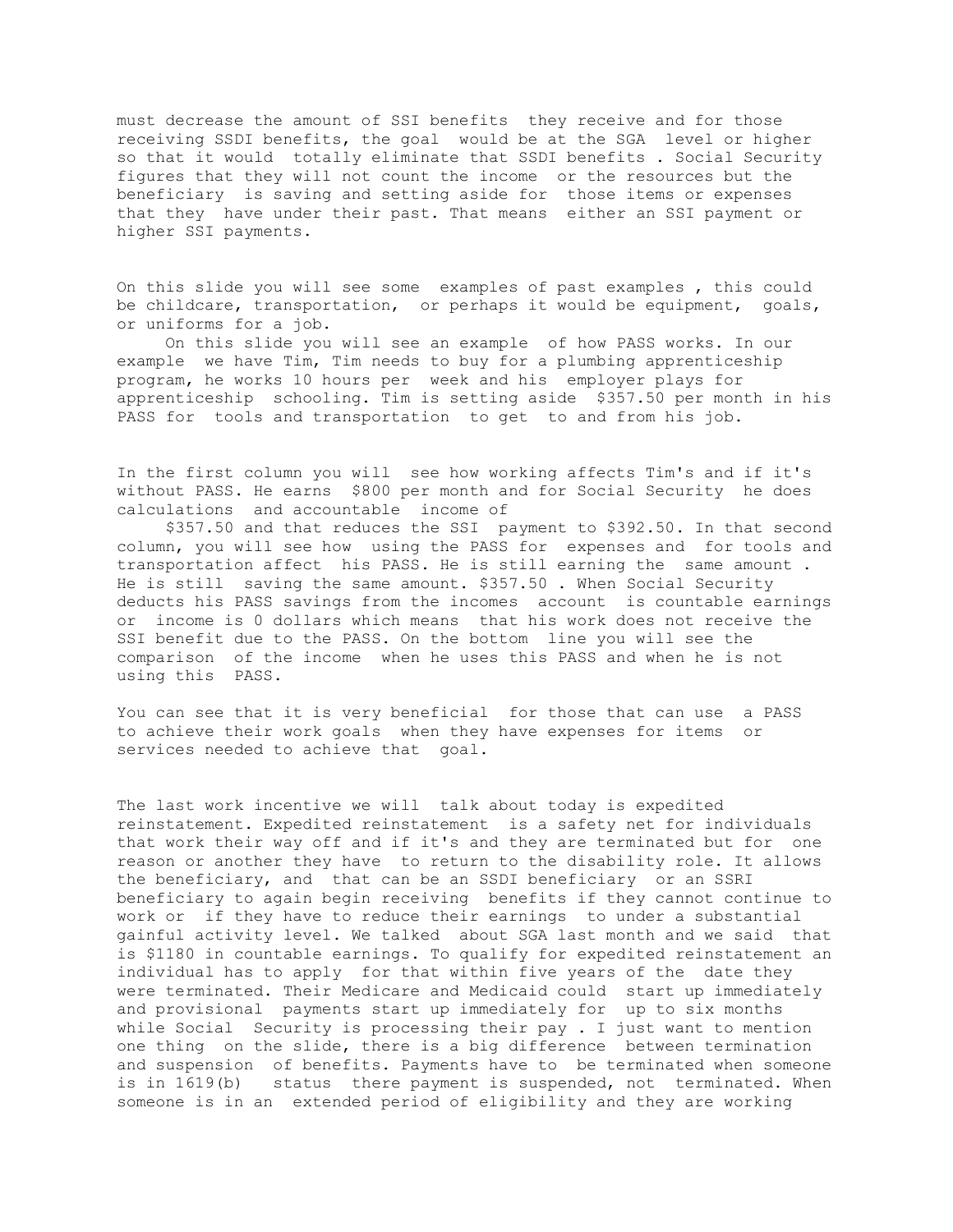above the substantial gainful activity level, their benefits are actually suspended, they are not terminated they could be reinstated without using expedited reinstatement. This is just the work incentive for people that were terminated because they are working at such a high level that they work their way off benefits. >> How and when to report earnings , it is important that SSI beneficiaries report monthly during the first six days of the month. The SSI payments have to be adjusted to go up or down based upon the earnings that Social Security counts there is a variety of ways that SSI recipients can report to Social Security and several are shown on your screen. An SSI recipient can set up both accounts and use the online wage to report the application .

To do that they must not start another job or with Social Security they must have reported their earnings at least once to Social Security so that the employer identification number is entered into the Social Security system. They also can use a mobile wage reporting application or an SSI telephone wage reporting system. Or the last way is they could call, fax, or write to the local Social Security office and provide their pay stubs.

On what to report, on the first webinar on SSI we discussed about communicating and staying in constant communication with so such -- with Social Security. When someone begins working they need to report the name of their employer, the number hours a week -- per week, any changes if they get a raise, a promotion, the date that they started their job, the name of their employer, the date they started, the date they stopped working, there Social Security number, and the need to provide their paystub on which they have noted there Social Security number and their name. Often times pay stubs do not include the Social Security number and Social Security sometimes find it difficult to find a particular person in the system particularly if you have a common name.

Some reporting tips, regardless of whatever method is chosen , one tip is to sign up online to receive monthly reminders on either text message or email reminders to report. If both SSI and SSDI benefits are received it is always helpful to make two copies and provide one copy if you are reporting via fax, or in person to the SSI unit or the SSDI unit to always keep a copy of anything that you give or you receive from Social Security for your records and always maintain a receipt . Under the law Social Security is required to provide a receipt no matter how work is reported, that is under the Social Security protection act and could be used later should an overpayment actually occur.

SSI work incentives and financial stability, you can use more than one work incentive at the same time. Work incentives allow an SSI recipient to keep earnings and become financially EmpoweredNYC. We learned that 1619(b) allows ongoing access to Medicaid while working. We also learned it is possible to immediately get benefits back if they are lost due to employment through the work incentive expedited reinstatement.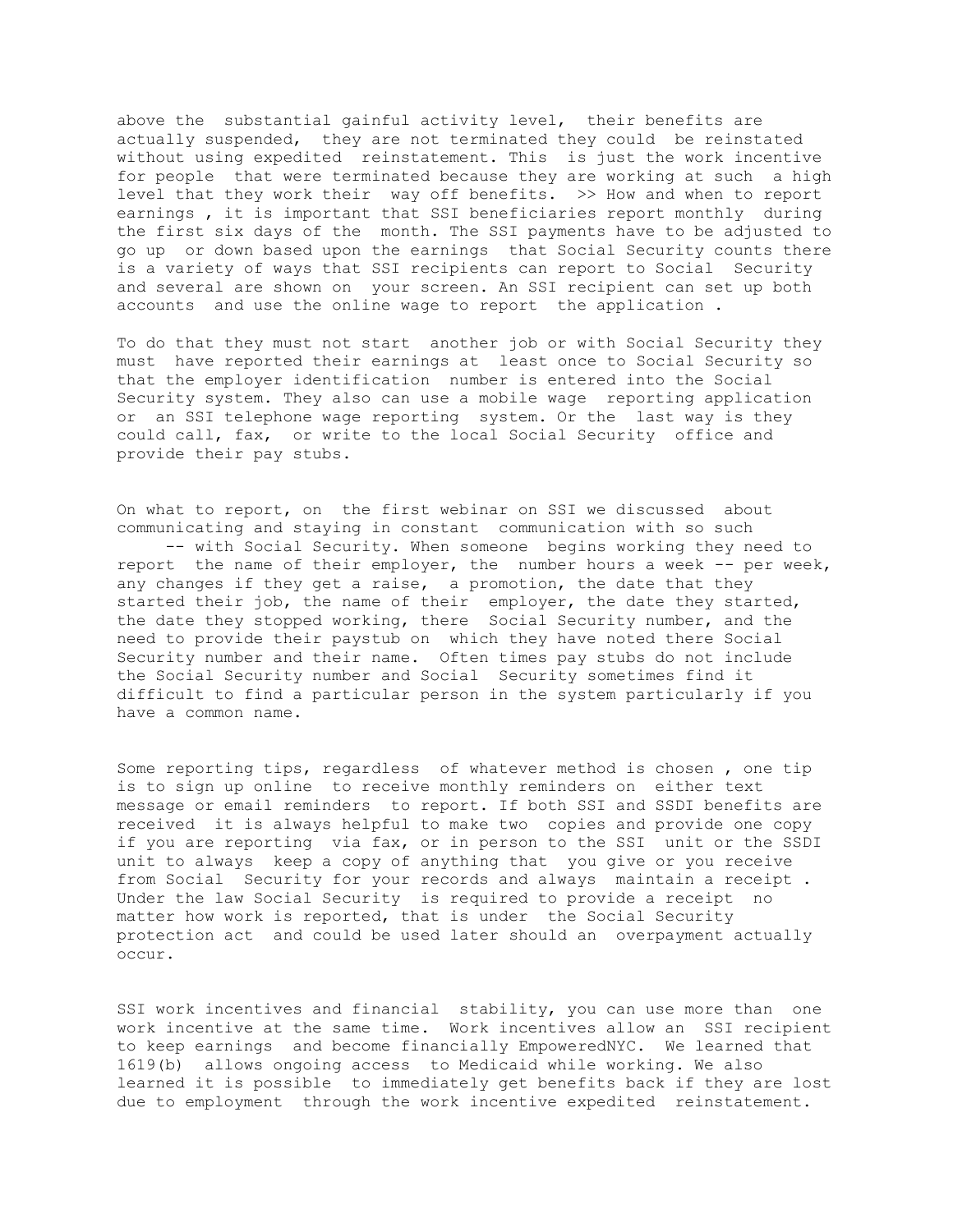With that, Nancy I will turn this back over to you.

Thank you so much Marlene, were absolutely wonderful information. I have had the pleasure not only of listening to you, but also looking at some of the questions and answers that have been coming in and out. I have questions for you and I will give your throat a break and go through a few slides first. That first is action items. We are very happy that we had close to 150 people participating today. Please keep joining us each month to build your knowledge base and level of comfort regarding financial empowerment. These use the tools that you learned

 and the benefits because I think Marlene showed pretty critically between last month and this month the differences between benefits of SSI and SSDI and they are huge. This is important to know what benefits someone is receiving.

Another action item is to remember that we will offer free and confidential counseling services . Please get ready to refer your customers to this new project that will be coming this fall. Also please let us know if you would like to join our referral network. You can join that network by contacting Wanda Lopez. That email is on your screen.

And we have some resources for you and then we have some contacts. We will have a few more questions.

 Some great resources, one is the Social Security administration, they have a wealth of information on their website. Then beneficiaries can also call the toll-free number and get information to help them out as well. New York protection and advocacy for beneficiaries of Social Security which is also the PASS program, anyone that is having difficulty with the Social Security administration , they are a great advocacy organization. Also work incentive planning and assistance. Post those at community college that offer work incentive plantings and assistance. We will also be providing through the pilot project, we are happy to be able to give you information

 about those that are interested in going back to work and the great benefits of Social Security has to offer. You can go to choose work.org for that. Lastly, Marlene mentioned PASS plans. Cornell University has a great tool, it is PASS online.org, very easy, it gives you sample passes and the opportunity to write out your PASS and save it on the website . So really some great information there .

Moving on to contacts, we have myself, Nancy Boutot, I know we had a couple of questions in the chat box that were pretty in-depth and complicated. Feel free to send your questions to me and I will make sure that they get answered.

 We already told you the contact information for Wanda Lopez. Also Krista Rivera with the office for financial empowerment and of course Abby Mayerhoff with the mayor's office. We are all here to answer questions about our specific program or the pilot project.